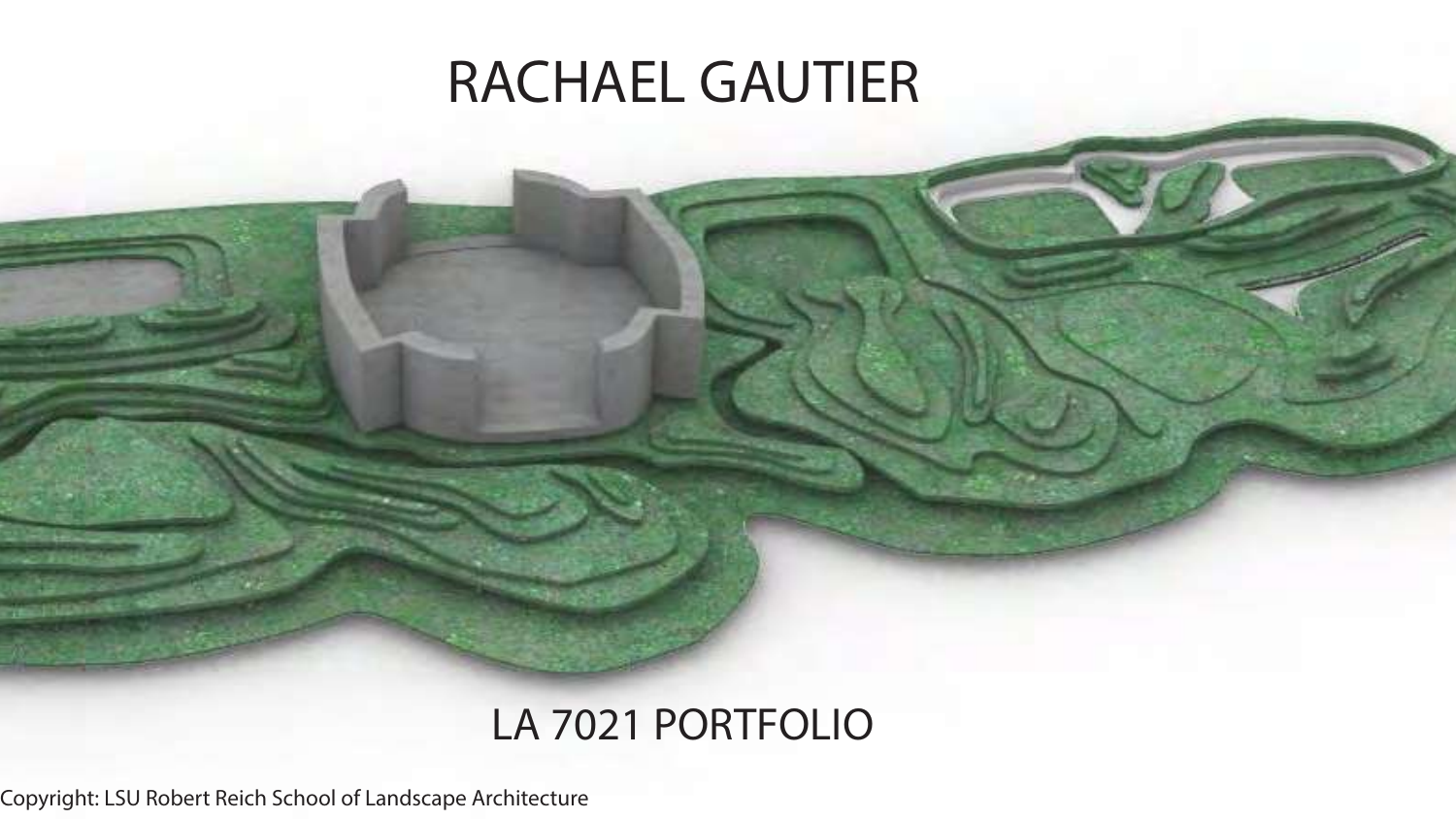$SCALE1'' = 1'-0''$ SCALE1"= 1'-0"

 $\hat{\mathsf{N}}$ 

COURTYARD DESIGN COURTYARD DESIGN RACHAEL GAUTIER





## RELATIONAL VOLUME

IN THIS PROJECT WE WERE TASKED WITH EXPLORING VOLUMETRIC ELE-MENTS OF A COURTYARD ON CAMPUS. WE DID SEVERAL MODELS OVER A BRIEF PERIOD OF TIME AND THEN FINALIZING AN ALL ENCOM-PASSING MODEL. THIS WAS AN EX-ERCISE IN BOTH MODELING AND DESIGN.









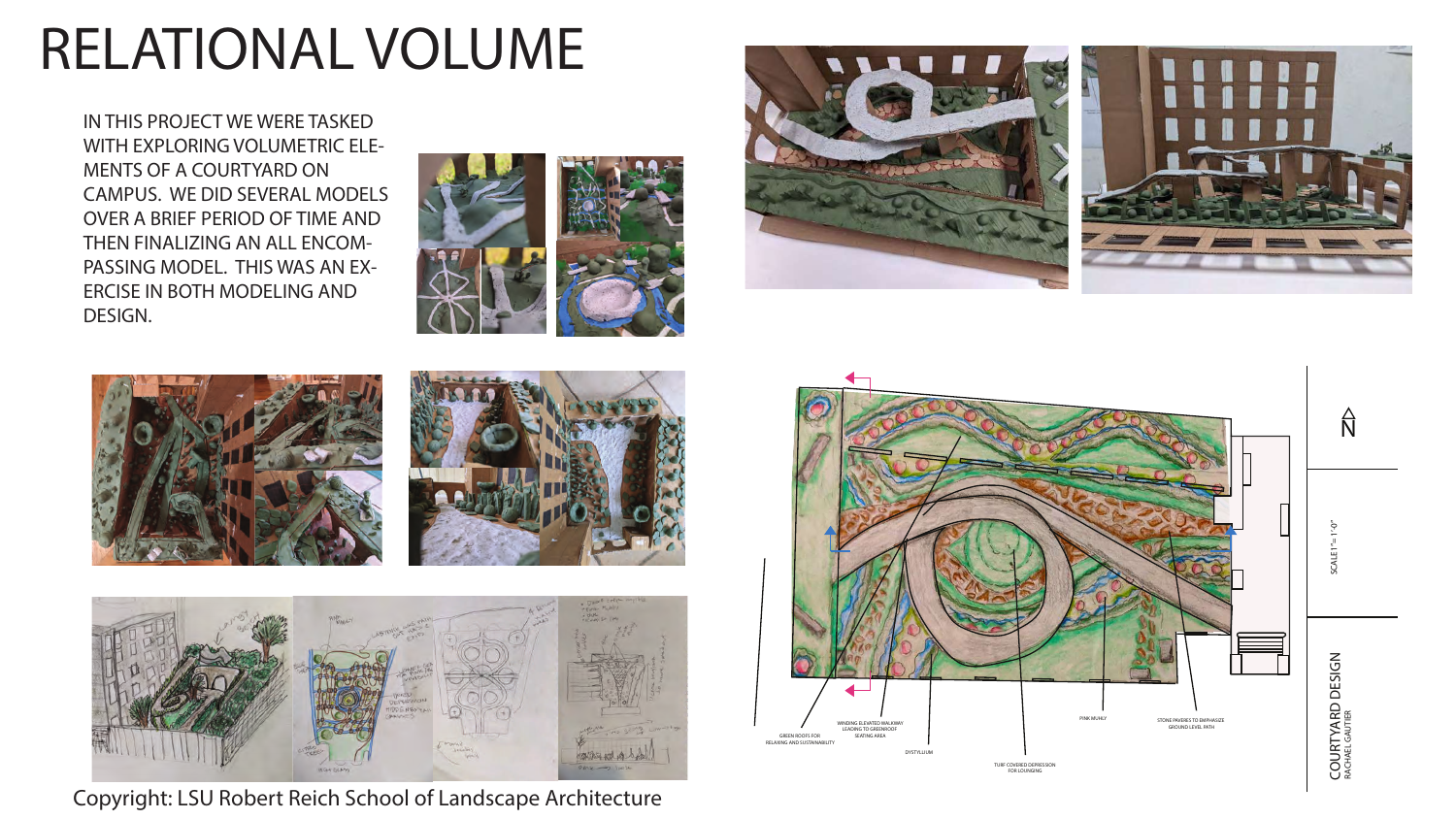# BETWEEN LAND AND WATER

WE WERE ASKED TO DESI A KAYAK LAUNCH INTO THE ATCHAFALAYA BASIN REGION. I WAS PARTICULAR-LY INSPIRED BY WATER AND WATER MOVEMENT. THE FACT THAT WATER IS THE SAM ELEMENT BUT TAKES ON DIFFERENT FORMS DEPENDING ON EXTERNAL FACTORS. THIS RESULTED IN DESIGN THEMES AROUND THE CONCEPT OF 'SAME BUT DIFFERENT' IN RELATION TO WATER.

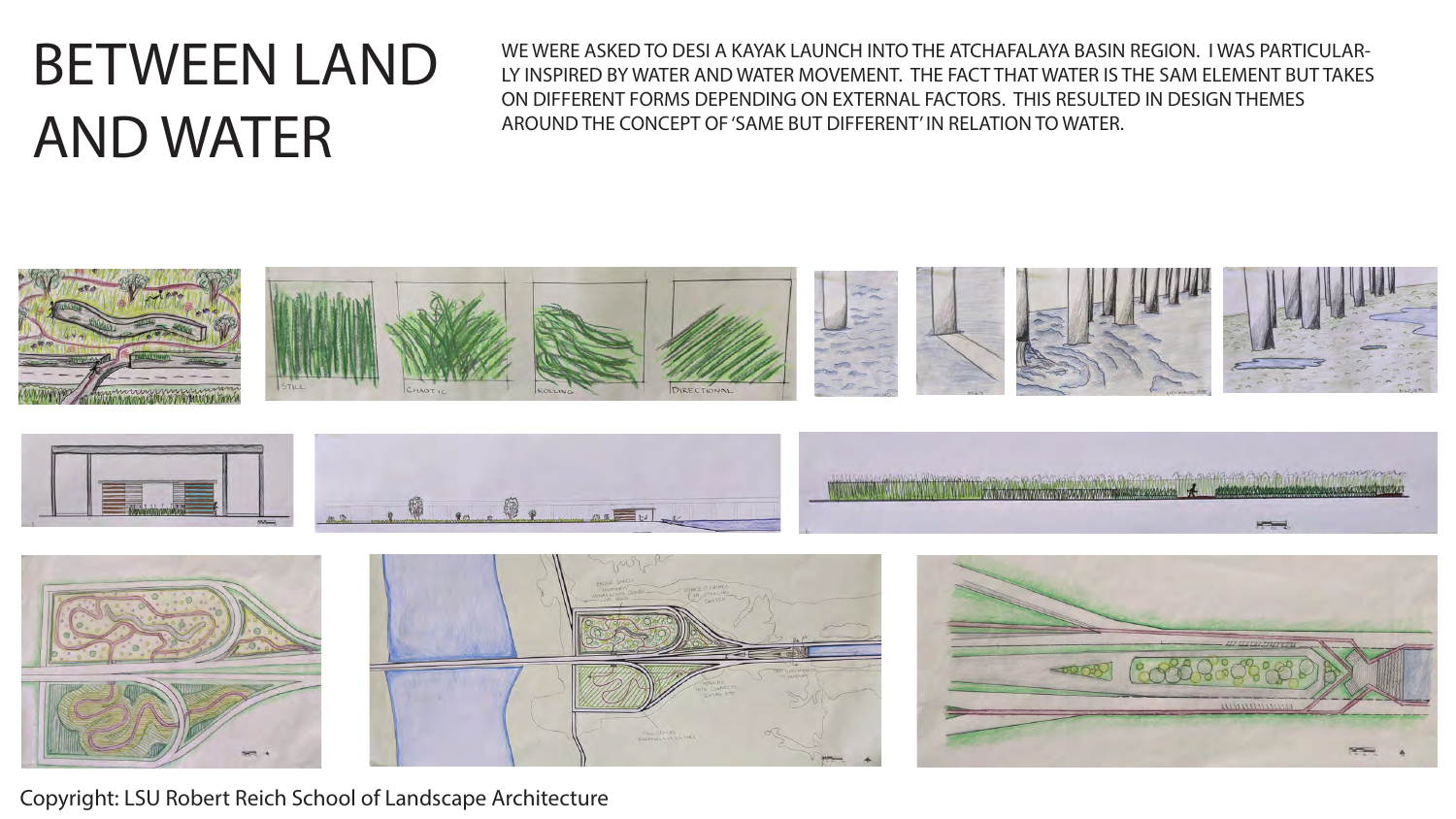

# STADIUM

THIS PROJECT WAS ABOUT RE-DESIGNING THE AREA SURROUNDING A HIS-TORIC STADIUM. WE WENT THROUGH A PROCESS OF EXPLORING PRECEDENT PARKS IN THE AREAS OF LAND FORM, CANOPY, AND PATHWAYS. I WAS PAR-TICULARLY INTERESTED IN HOW THE DIVERSE AREAS OF THE CITY CONNECT-ED TO THE PARK AND THE FEATURES THAT IMPEDED ACCESS FROM CERTAIN REGIONS, FROM THAT MY CONCEPT DEVELOPED.

### IDEATION AND CONCEPT EXPLORATION